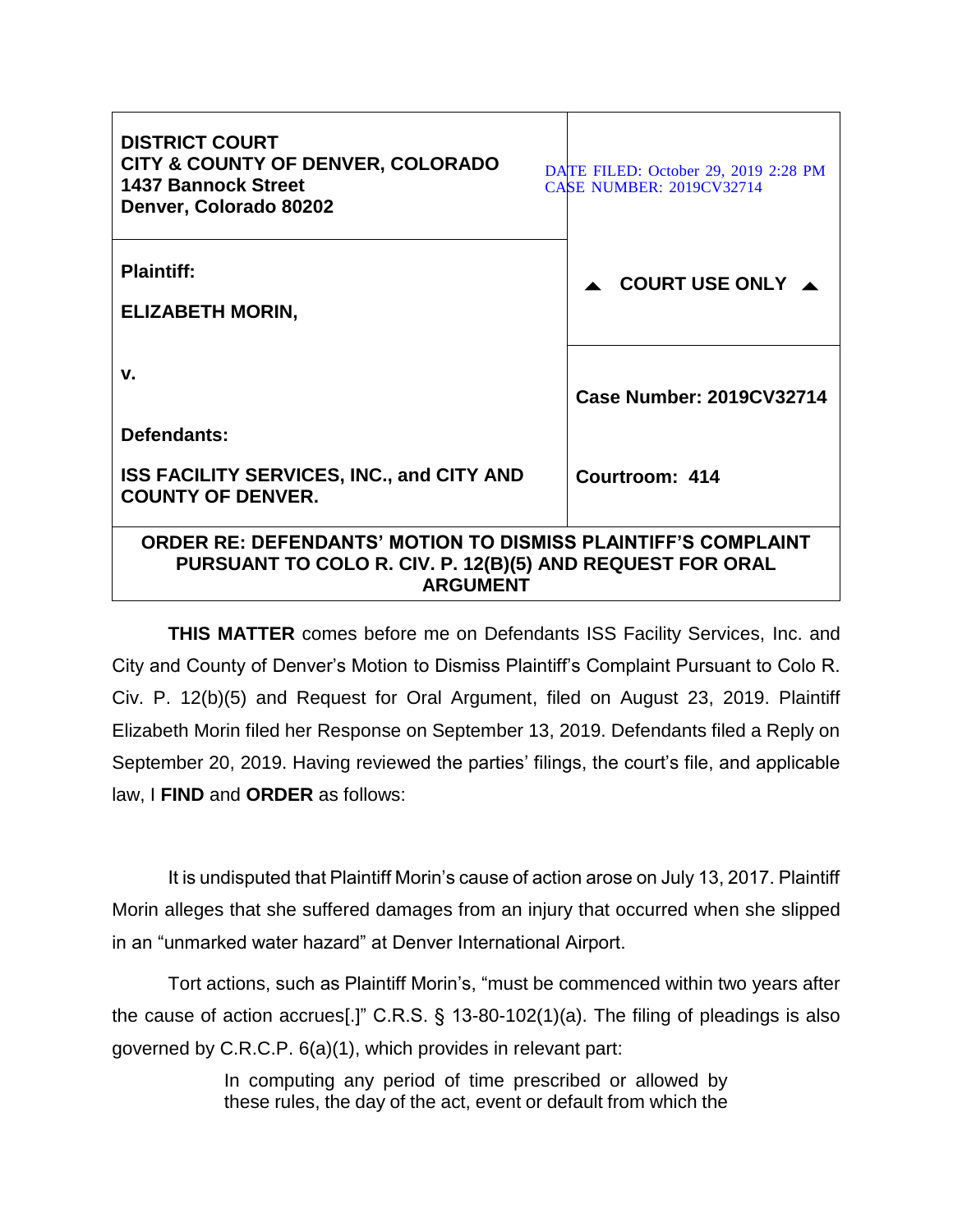designated period of time begins to run shall not be included. Thereafter, every day shall be counted, including holidays, Saturdays or Sundays. The last day of the period so computed shall be included, unless it is a Saturday, a Sunday, or a legal holiday, in which event the period runs until the end of the next day which is not a Saturday, a Sunday, or a legal holiday.[…]

The two-year anniversary of Plaintiff Morin's cause of action arising was Saturday, July 13, 2017. Plaintiff Morin filed this lawsuit on the next day that the Clerk of Court's office was open (*i.e.*, the next business day), Monday, July 15, 2019.

In *Williams v. Crop Prod. Servs., Inc*., 361 P.3d 1075, 1077-78 (Colo. App. 2015), the Colorado Court of Appeals held that:

> [T]he word "year" as used in Colorado statutes "means a calendar year," and […] therefore precludes a method of computation of years that would require counting of days. Thus, a cause of action must be filed on or before the statutorily specified anniversary date following accrual of the action.

The Court went on to "question whether the Colorado Rules of Civil Procedure ever could have been properly applied to computation of statutory time periods[,]" before concluding that C.R.C.P. 6(a)(1) applies only to "period[s] of time prescribed or allowed *by these rules*." (Emphasis added.) It does not purport to apply to computation of statutory time periods." *Id.* at 1078; 1078-79.

The circumstances here present an extremely close call. Plaintiff Morin filed this action on the next business day following the expiration of the statute of limitations) – that is, on Monday, July 15, 2019, when the two year anniversary of the alleged injury was Saturday, July 13, 2019 – which is ostensibly permissible under in C.R.C.P. 6(a)(1). The statute governing the statute of limitations requires filing "within two years[.]" C.R.S. § 13- 80-102(1)(a) (emphasis added). Based on the language of *Williams*, I am compelled to conclude that the statute of limitations expired on the second anniversary of the alleged injury (Saturday, July 13, 2019) and C.R.C.P. 6(a)(1) did not permit Plaintiff Morin to file this action on the next possible business day (Monday, July 15, 2019).